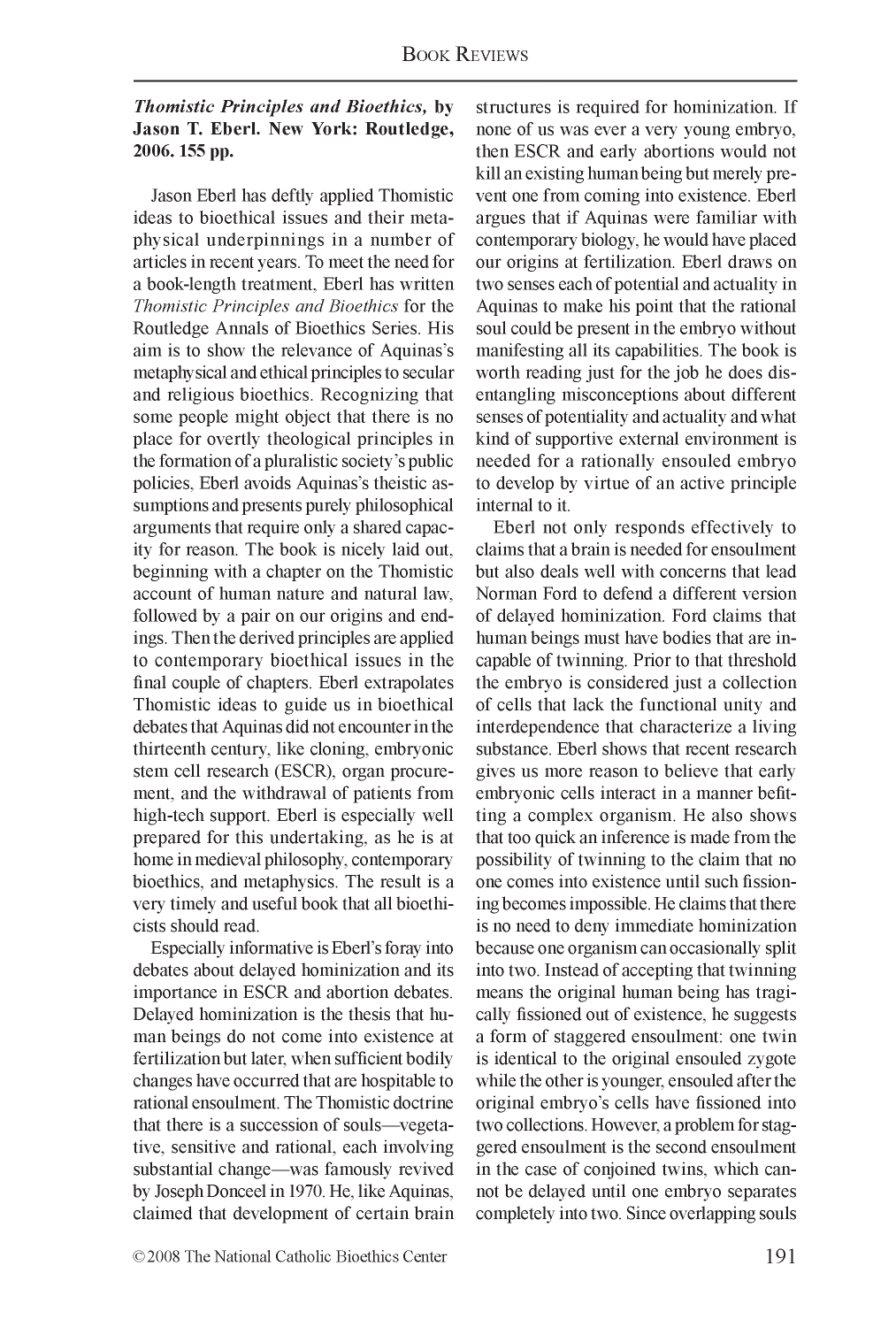configuring a considerable amount of common matter must be tolerated with conjoined twins, it might be better to claim that all twins were once co-located (fully overlapping). An omniscient God creating two souls at fertilization avoids the arbitrariness of the zygote surviving as the older of two equalsized twins and strengthens the case for immediate hominization, since it does not have to even tolerate the rare exception due to twinning. Worries that co-location violates the (rather problematic) Thomistic principle that matter individuates can be met by the exception Aquinas allows for miraculous co-location of bodies *(Summa theologiae,* suppl., Q. 83, reply 3) since ensoulment is not a natural phenomenon.

While Eberl offers detailed and rather effective arguments against the various accounts of delayed hominization, he has less to say about what one could call "departed hominization." This is a theory of the alleged dehominization that occurs when brain damage brings about the replacement of the rational soul of the human being with a merely animal (sensitive) or vegetative soul. Aquinas actually held this view, writing that "in the course of corruption, first the use of reason is lost, but living and breathing remain . . . when human being is removed, animal is not removed as a consequence."<sup>1</sup> (In librum De *causis expositio,* 1.20-21). The doctrine of departed hominization is actually stronger than the delayed hominization thesis, since it is only in opposition to the latter that an appeal can be made to the intrinsic *potential* of a mindless human being to eventually manifest its latent rational powers in its normal environment. Dehominization, if true, would have startling ethical consequences for withdrawing support from the irreversibly noncognitive, procuring their organs, and providing advance directives about their care.

Eberl briefly considers and rejects the dehominization view, appealing to an Ockhamist principle of preferring the explanation that posits the fewest entities. He claims the rational soul has not left the body but is partially blocked; only its vegetative functions remain operative. Eberl's account of dehominization would have benefited from a discussion of the brain transplant thought experiment that fills up so much of the modern literature on personal identity. This involves part of the brain (usually the cerebrum) being transplanted from one skull to another. The recipient of the transplanted cerebrum has all the mental capabilities of the person who had the cerebrum prior to the operation. The response of most people to the thought experiment is that the person possessing the cerebrum prior to the transplant is identical to the recipient of the cerebrum, rather than a postoperative mindless organism. Since the liquefied cerebrum of the patient in a PVS is physically equivalent to the cerebrum-less organism in the thought experiment, they should be treated the same. Thus, the thought experiment makes it more difficult for Eberl to maintain that a patient in a persistent vegetative state is still rationally ensouled, its intellectual capacities just blocked. The evidence in the thought experiment that the rational soul has been moved and is no longer configuring the matter that now belongs to the being in the newly emerged vegetative state suggests that a patient in a PVS with a destroyed cerebrum is also the product of a dehominizing substantial change. Moreover, since the thought experiment involves positing the emergence in a humanoid body of a merely vegetative soul without any rational capacities, blocked or not, Eberl cannot oppose dehominization in the case of a patient in a PVS by an appeal to an Ockhamist principle of minimizing the introduction of an additional *kind* of entity into one's ontology.

Philosophers who deny that we are transplanted with our cerebrum standardly maintain that we are misled by what matters to us being transplanted while we actually stay behind in a PVS. They claim, following Derek Parfit, that what we care about in survival is that our mental life continues, not that we are the subject of it. However,

<sup>1</sup> *In librum De causis expositio,* 1.20-1.21, quoted in Robert Pasnau, *Thomas Aquinas on Human Nature* (Cambridge: Cambridge University Press, 2002), 124.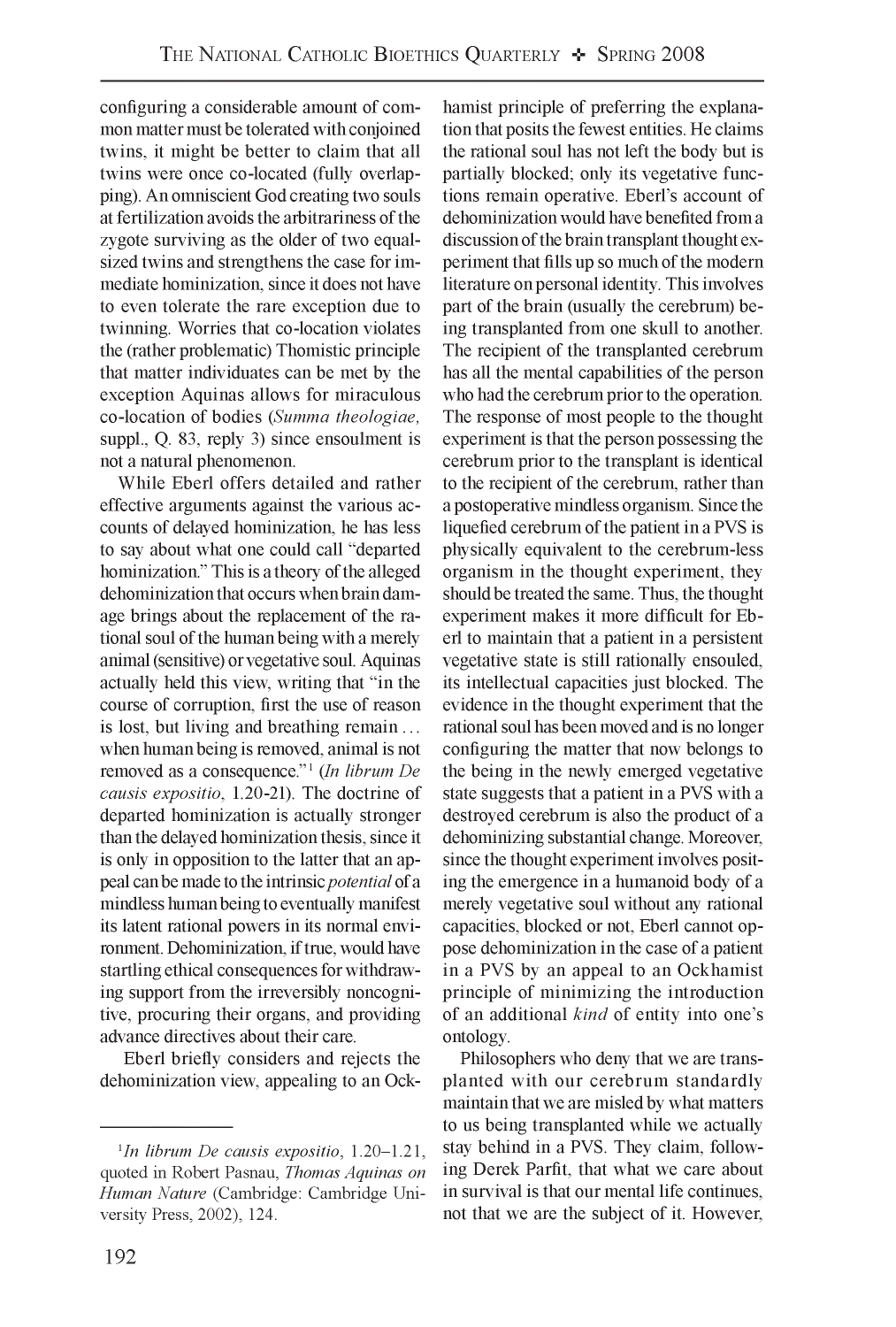this option to explain away the transplant thought experiment is not available to Eberl because it will have ethical consequences that Catholic bioethicists cannot accept. The claim that identity does not matter, and only continuation of our psychology is important to us, implies that embryos can be harmed only if they have manifested a mental life.

Eberl follows Aquinas in claiming that life involves the soul configuring an organ that controls the rest of the ensouled body, although he claims that this organ is the brain, not the heart. Eberl defends the whole-brain criterion of death against the criticisms of Alan Shewmon, arguably the most sophisticated defender of the traditional circulatoryrespiratory criterion. Shewmon maintains that some brain-dead individuals may still be alive because their bodies possess sufficient physical integration, the brain having served more of a regulative than integrative role constitutive of life. He supports his position with the example of an extreme form of Guillain Barre syndrome that involves no information getting in or out of the brain stem, thus mimicking brain death in that the rest of the body is not under any control of the brain. But since the patient with GBS is still conscious, Shewmon claims that the proponent of the brain-death criterion has the unwelcome dilemma of either accepting that such beings are thinking corpses or that their bodies are not dead—and thus by extension neither are the bodies of the brain dead in intensive care units. Eberl dismisses the worries about GBS because it is reversible, and he makes the intriguing suggestion that in comparable cases of high cervical cord transection, the human being has been reduced in size to the brain while the rest of the body is just a nonintegrated collection of organs—although the person's soul would retain the potential to configure and reanimate if the condition could be reversed in a high-tech future.

Eberl provides alternative accounts of various other cases that Shewmon presents as indicating bodily integration in the absence of whole-brain activity. Eberl's clever interpretations have left me less confident about Shewmon's position than I was before, but I still harbor doubts about the brain-death criterion. If we were once able to exist as brainless embryos, though dependent on our mother's body, then I do not see why we cannot survive in a brainless condition in the ICU. Since Eberl follows Ashley in suggesting that the nucleus of a zygote is sufficient for rational ensoulment, it might be that he holds that the nucleus can initially be the controlling organ. The problem is that the nucleus of the zygote does not control the organelles outside it during mitotic division, and there is not a single nucleus controlling the two-cell and three-cell embryos, and so on, during early development. I think it would be a rather extenuated use of "organ" if Eberl follows Ashley in claiming that the zygote's daughter nuclei collectively compose the primary organ. It may be best for Thomists to abandon the idea of the controlling organ and, perhaps, the whole-brain criterion of death as well.

Eberl's discussion of the ethics of cloning provides a nice Thomistic-inspired account of how cloning is a corruption of the parent-child relationship and undermines the supportive web of relationships that a child should be born into. Eberl also does a good job extrapolating Thomistic principles that would be relevant to organ transplantation, by drawing on Aquinas's views on charitable duties and bearing bodily injuries for a friend's sake. He relies on the principle of double effect to deal with worries about possible harms from preparing the dying for organ procurement. His discussions of the PDE are always nuanced, whether he is dealing with organ procurement, fatal pain relief, or his more controversial advocacy of emergency contraception in some rape scenarios and the cessation of hydration and nutrition in the Terri Schiavo debacle. On the topic of euthanasia, Eberl effectively deals with an attempt to justify the hastening death by an appeal to Aquinas's principle of totality, in which sacrifices are made for the whole. He shows that death to end suffering is quite unlike the loss of a limb to forestall death. Drawing on Aquinas's account of the goodness of being, Eberl defends the value of the life of even the irreversibly noncognitive.